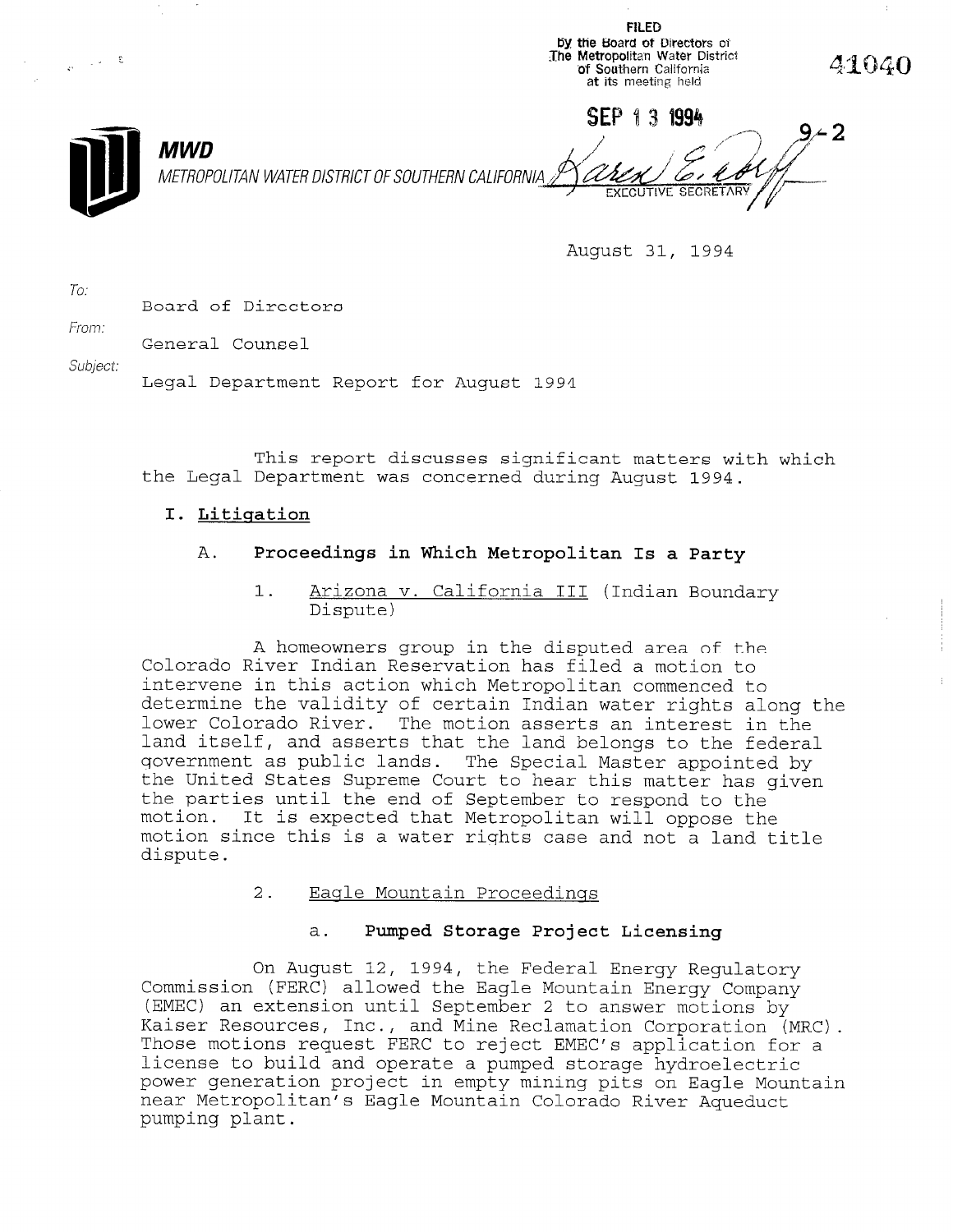Board of Directors -2- August 31, 1994

EMEC is currently revising its application pursuant to FERC's August 3 determination of deficiencies. EMEC filed a nonsubstantive amendment to its application on August 15, changing its corporate name to Eagle Crest Energy Company (ECEC) .

California's State Water Resources Control Board (sWRCB), on August 23, notified the parties to the licensing proceedings that:

(1) It had accepted ECEC's application for certification regarding the pumped storage project's impacts on water quality, as required by Section 401 of the federal Clean Water Act, as completed on April 25;

(2) ECEC must submit to SWRCB by September 30 specific detailed information regarding the viability of the proposed use of groundwater as the project's water supply source; and

(3) ECEC must prepare a final environmental document satisfying the requirements of the California Environmental Quality Act, with SWRCB as lead agency.

Metropolitan is a party in these proceedings and has requested additional ECEC studies to assure that the project will not adversely impact Metropolitan's operations and facilities.

#### b. Solid Waste Landfill Project

ECEC advised the U.S. Department of the Interior Board of Land Appeals (IBLA) on August 9 of the U.S. Court of Appeals August 5 decision which validated FERC's 1991 preliminary study permit for its pumped storage project. ECEC also requested IBLA to issue a final order on the basis of that decision, vacating the U.S. Bureau of Land Management's October 20, Vacacing Che 0.5. Buteau Of Dand Management S bland exchange and two rights of way related to the Manuscripture of way related to the Kaiser Manuscripture o land exchange and two rights of way related to the Kaiser/MRC solid waste landfill project.

The IBLA had stayed the land exchange portion of the ROD on January 4, 1994, but had declined to stay the two right kop on January 4, 1994, but had decimed to stay the two r<br>.f .... wents is to Metropolitan and is to Metropolitan and of way grants. One of those grants is to metropolitan and raiser for use of Eagle Mountain Road which Metropolitan relied on since the 1930s for access to its Eagle Mountain<br>pumping plant and related facilities.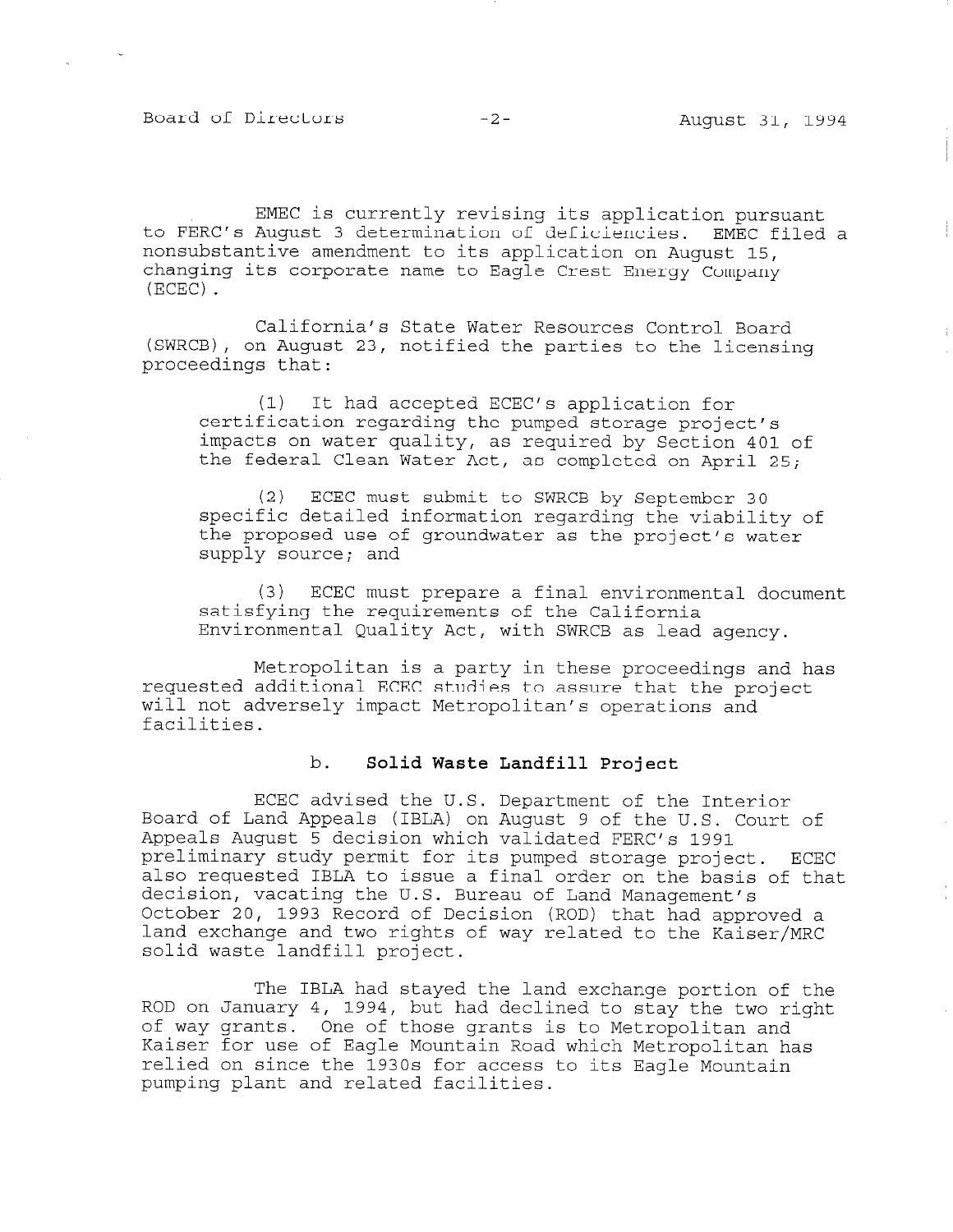Board of Directors -3- August 31, 1994

IBLA received briefs on the underlying ROD legal issues earlier this year. Those issues relate primarily to the land exchange and key to jurisdictional issues regarding section 24 of the Federal Power Act and the Federal Land Planning and Management Act. Metropolitan is also a party to this proceeding.

On August 9, Browning Ferris Industries, Inc. (BFI), a majority participant in MRC, announced its withdrawal from the Eagle Mountain Solid Waste Landfill project because of significant shifts in the waste disposal market in the greater Los Angeles area. MRC subsequently announced a reorganization to enable it to have sufficient funds to complete the permitting process for the landfill project and resolve related litigation.

### 3. Mono Basin Water Riqhts Proceedinqs

On August 12, 1994, the State Water Resources Control Board'advised the El Dorado Superior Court that is coordinating the Mono Lake Water Rights cases, that it does not expect to complete its decision on amending the City of Los Angeles' water rights licenses in the Mono Basin until the end of September, apparently at the earliest. Metropolitan is a party to these proceedings.

## 4. Bay Institute et al. v. United States Fish and Wildlife Service et al.

Metropolitan and several other urban state water contractors have intervened in this litigation pursuant to a stipulation reached with plaintiffs and the federal government. Metropolitan will now participate in the litigation as a full party. Motions by the Kern County Water Agency, Westlands Water District, other agricultural agencies, and the Department of Water Resources to intervene and to transfer venue from the Northern District Federal Court (San Francisco) to the Eastern District Federal Court (Sacramento/Fresno), will be heard on September 16, 1994.

In addition, plaintiffs have filed a motion for summary judgment on all causes of action. It is anticipated that this motion will be heard in late October.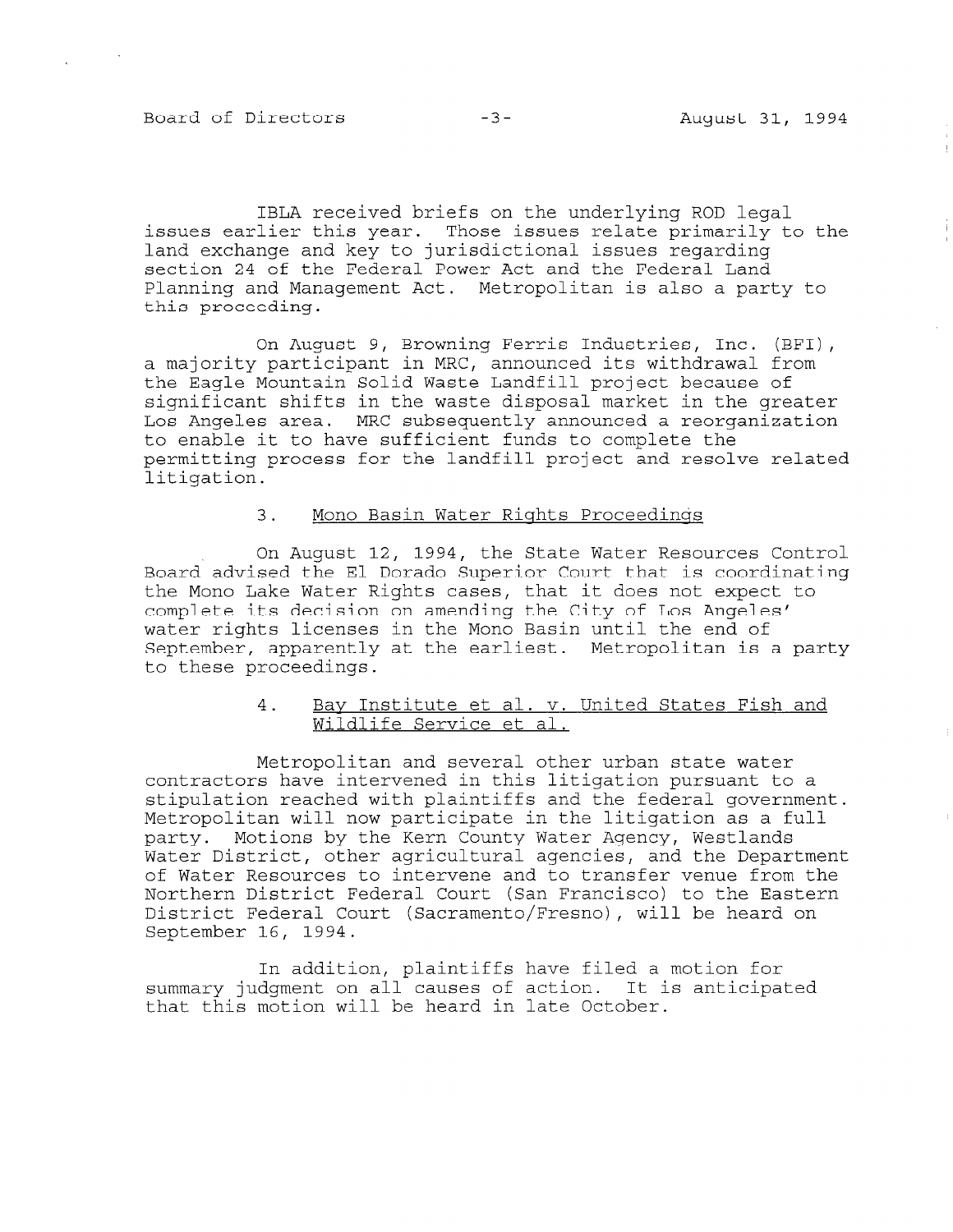# B. Proceedings of Interest to Metropolitan

#### San Juan Valley Basin Water Rights Decision

On August 12, 1994, the Court of Appeal issued its decision in San Benito County Water District v. Del Piero, a case involving the rights to use groundwater in the San Juan Valley Basin, an agricultural area near Hollister in Central California. The decision affirmed the trial court's injunction against transporting well water from the basin, about two miles for use on a planned residential development that was located within the basin's watershed. The groundwater supply is supplemented by water imported through the federal Central Valley Project.

The decision concluded that: (1) overlying rights in that basin are essentially limited to use on areas vertically over the groundwater basin, and (2) the basin has no surplus water available for appropriation for use in areas that do not directly overly the basin. Although the decision does not rule directly on issues related to the presence of imported water, it inherently recognizes the rights of the overlying water district to store imported water. It also observes that it would be unreasonable to base a residential development on a water supply dependent on a temporary surplus attributable to imported water that would eventually be needed for other purposes.

This office participated on a committee of the Association of California Water Agencies that filed a friend of the court brief in support of the San Benito County Water District last year. We have also indicated our support of ACWA's August 26 letter to the Court of Appeal requesting that the decision be published, as a means of clarifying important aspects of California groundwater law.

#### II. Resource/Environmental Issues

# 1. State Water Proiect/ Bay/Delta

 $S_{\text{S}}$  continued to support the efforts  $C_{\text{S}}$ Manager is the one of the original condition of the original with  $\sim$ Manager in the ongoing discussion with other State Water Contractors over disputes arising out of Article 18 of the<br>State Water Contract.

Staff also assisted in the preparation of testimony and documentation for the State Water State Water State Water State Board Board Board Board Board Board Board B and documentation for the State Water Resources Control Board hearings on the Bay/Delta, with its most recent hearing on September 1.